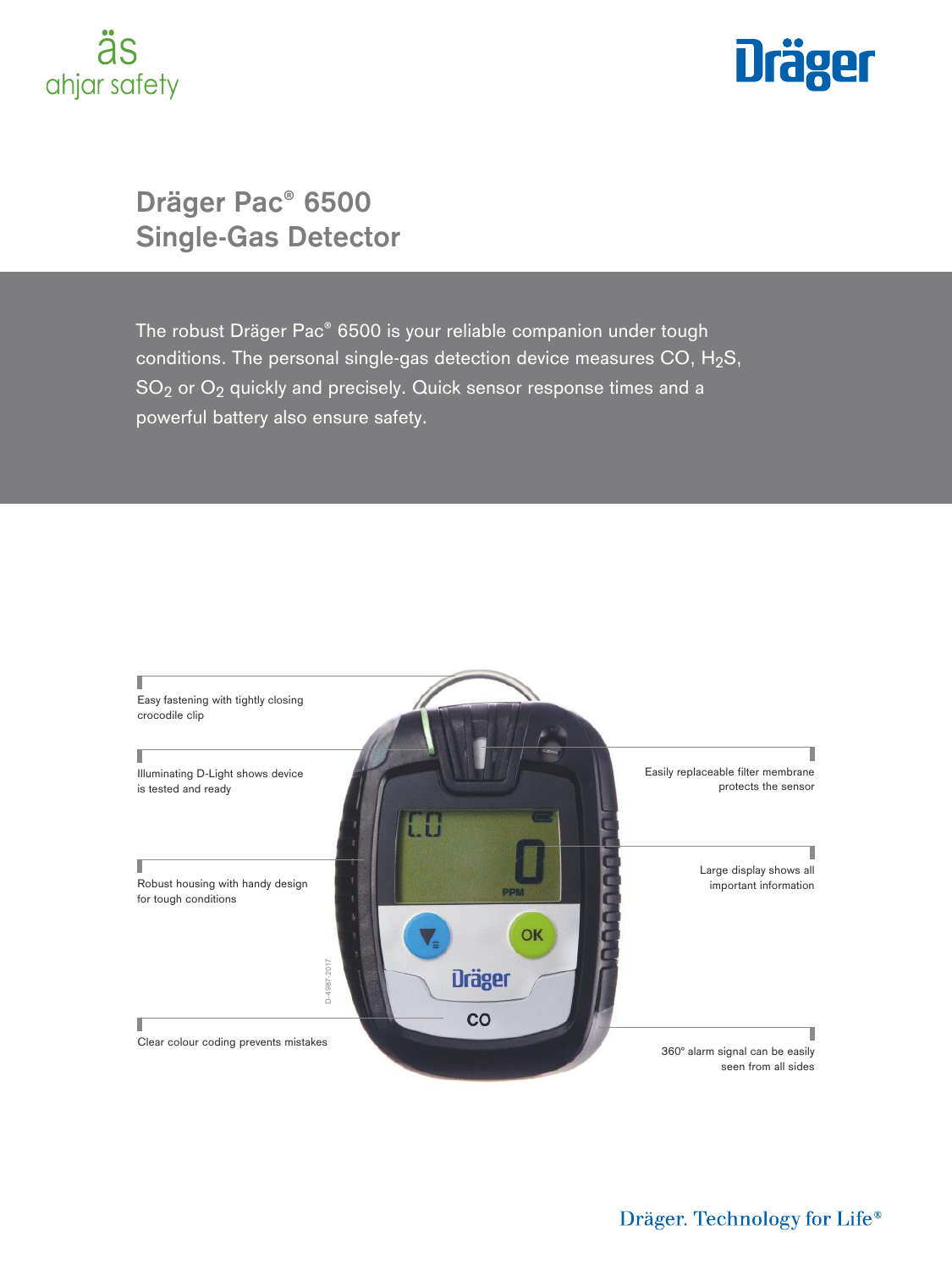### **Benefits**

#### **Single-gas detector**

- for personal air monitoring
- detection of carbon monoxide, oxygen, hydrogen sulphide or sulphur dioxide
- non-disposable

#### **Strong performance for maximum safety**

You can rely on the Dräger Pac 6500: the personal single-gas detection device warns against hazardous concentrations of carbon monoxide, hydrogen sulphide, sulphur dioxide or oxygen with precision and reliability.

Powerful sensors with a very low t-90 response time ensure quick reactions. The Pac 6500 is versatile thanks to its wide measurement range. For example, the CO sensor measures concentrations from 1 to 1,999 ppm, and the  $H_2S$  sensor from 0.4 to 100 ppm.

#### **Easy handling thanks to clear user guidance**

The D-Light indicates whether functionality of the device has been tested and whether it is ready to use. The housing is also designed with your safety in mind: each sensor variant of the Dräger Pac 6500 features clearly visible colour coding, thereby minimising the chance of mistakes.

#### **Robust design – even for the toughest conditions**

The Pac 6500 can easily handle even extreme conditions. Depending on the sensor, temperatures from -40 °C to 55 °C and air pressures between 700 and 1,300 mbar can be tolerated.

A membrane filter protects the sensor from foreign matter such as dust and liquids. The shock-proof, chemicalresistant housing meets the requirements specified in the IP68 standard rating.

#### **User-friendly display with all important information**

The large display is word-free and clearly indicates the respective gas concentration. Other important information, such as the battery capacity, is also displayed. The bright backlighting ensures that all values are clearly legible in the dark.

#### **360° alarm with various functions**

If the Dräger Pac 6500 measures hazardous gas concentrations, it sets off an audible, visual and perceptible vibrating alarm. Two bright, flashing LEDs on the top and bottom of the device ensure that the alarm is easily visible from all sides. The acoustic signal reaches a volume of 90 dB. The display can show the peak concentration measured at any given moment. Earlier alarms registered can also be retrieved at a later time even if they have been acknowledged.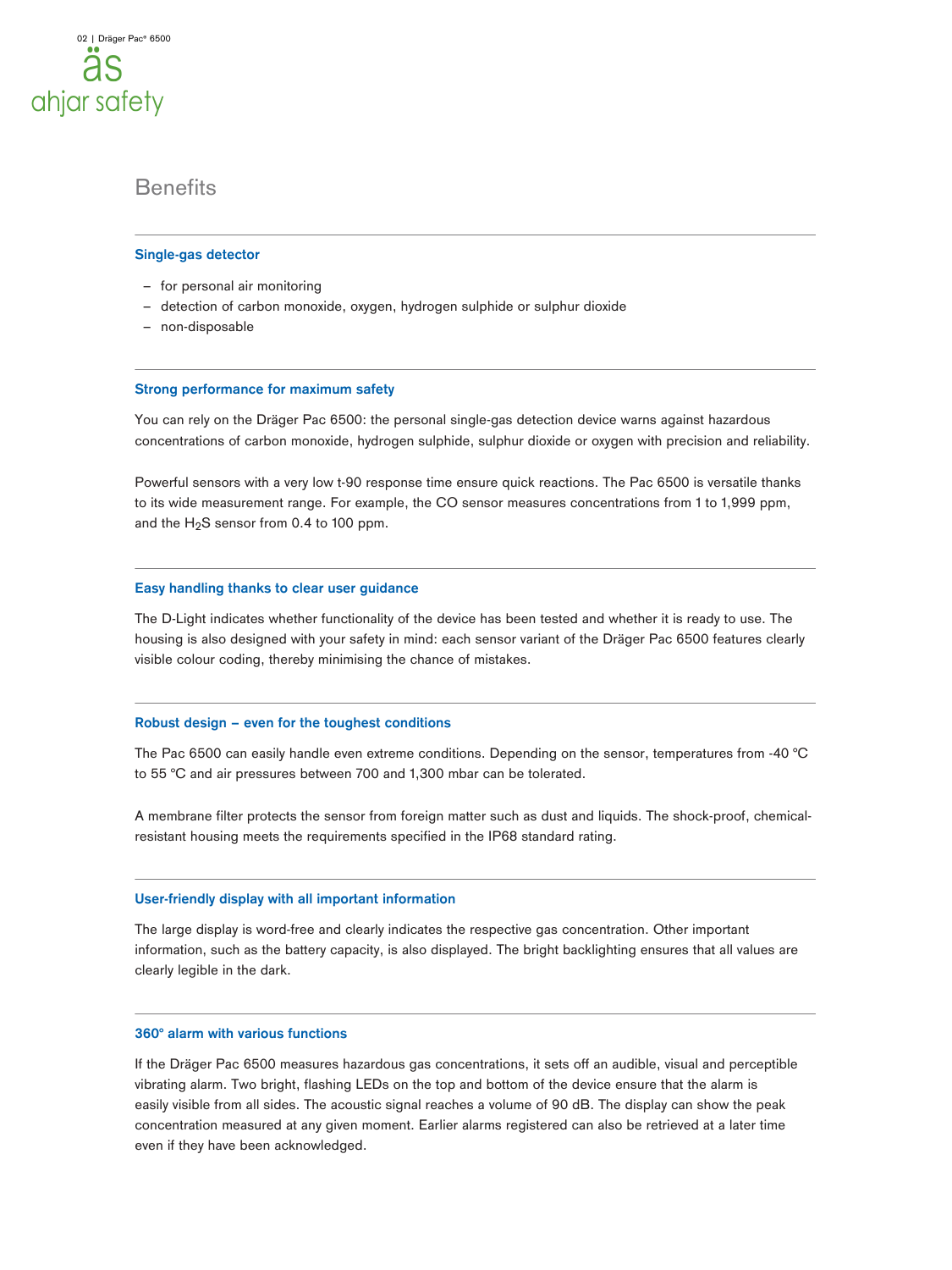

### **Benefits**

The Pac 6500 with oxygen sensor has two additional alarm thresholds in addition to the standard alarm threshold settings.

#### **Data logger and event logger for analyses and reports**

The Dräger Pac 6500 logs concentrations and events along with the date and time. The data can be loaded on a PC via an interface and processed further there.

#### **Economical operating costs**

All versions of the Pac 6500 are equipped with extremely durable DrägerSensors® and a powerful battery.

The Pac 6500 is protected against water, dust and other foreign bodies by a special membrane filter. When the filter becomes heavily soiled in use, you can quickly and easily replace it yourself. The device is then ready to use again right away.

#### **Fast function test saves time and money**

Function tests and calibrations can be carried out especially efficient in the Dräger X-dock® calibration station. The automatic bump tests in the X-dock are a cost-efficient and convenient solution thanks to the short test duration and the extremely low consumption of test gas. The Pac 6500 is simply placed in the bump test station and automatically selects the correct setting.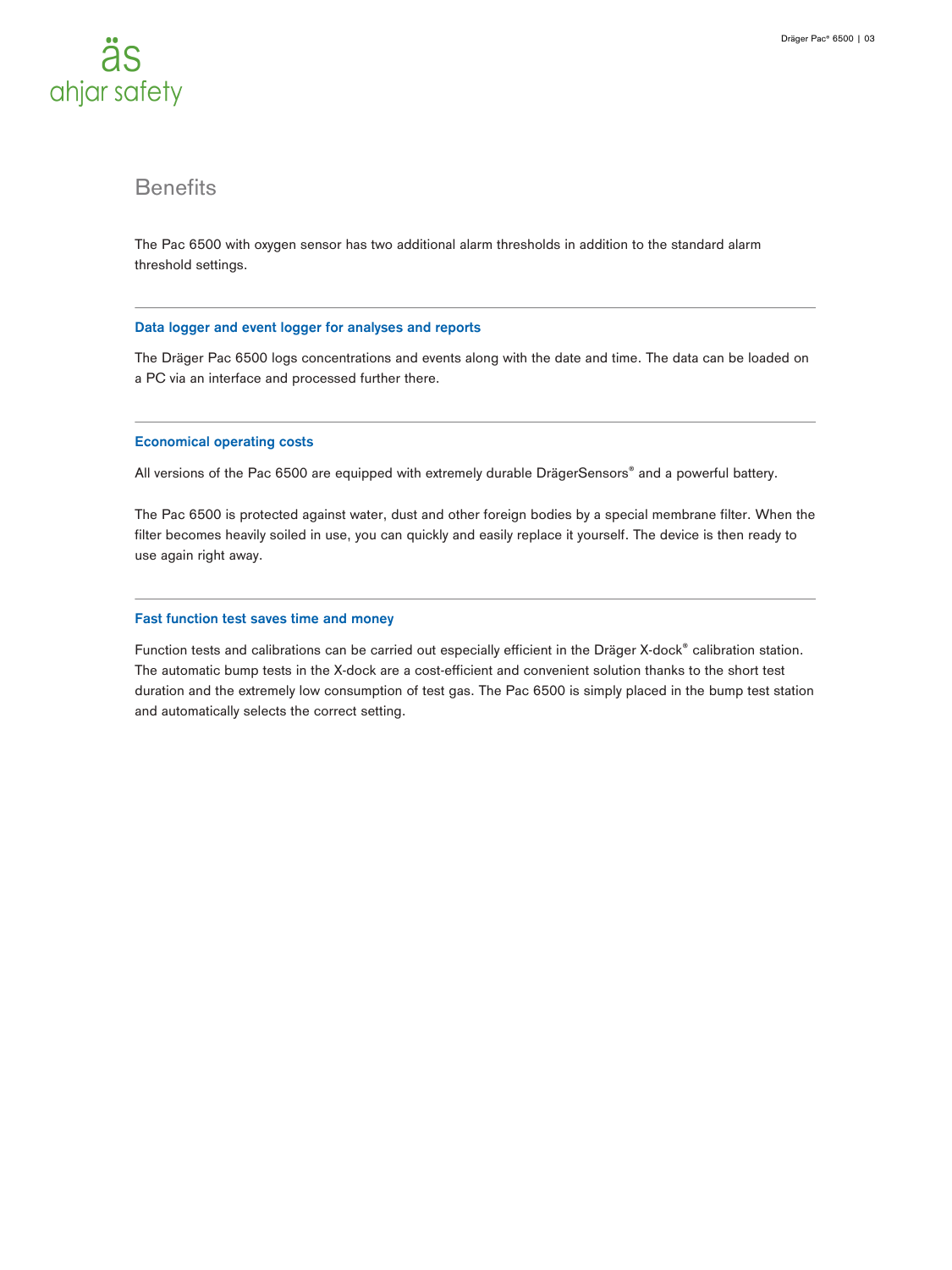# Dräger Pac® product range at a glance

|                                                                                                                                                                                                      |           | <b>Dräger Pac® 6000 [CEI Dräger Pac® 6500 [CEI Dräger Pac® 8000</b> |                        | Dräger Pac <sup>®</sup> 8500 |
|------------------------------------------------------------------------------------------------------------------------------------------------------------------------------------------------------|-----------|---------------------------------------------------------------------|------------------------|------------------------------|
| Limited operating time (2 years)                                                                                                                                                                     | $\bullet$ |                                                                     |                        |                              |
| Unlimited operating time                                                                                                                                                                             |           | ۰                                                                   | ۰                      | ٠                            |
| Service life indicator                                                                                                                                                                               | $\bullet$ | $(\bullet)^{\mathsf{t}}$                                            | $(\bullet)^1$          | $(\bullet)^{\mathsf{T}}$     |
| Temperature to -40°C                                                                                                                                                                                 | ٠         | ۰                                                                   |                        |                              |
| <b>Battery capacity indicator</b>                                                                                                                                                                    | ٠         | ۰                                                                   | $\bullet$              |                              |
| Replaceable sensor grid                                                                                                                                                                              | ٠         | ٠                                                                   | $\bullet$ <sup>2</sup> |                              |
| Peak                                                                                                                                                                                                 | $\bullet$ | ٠                                                                   | $\bullet$              |                              |
| TLV <sup>®3</sup>                                                                                                                                                                                    |           | ۰                                                                   | $\bullet$              | ۰                            |
| STEL <sup>4</sup>                                                                                                                                                                                    |           | $\bullet$                                                           | $\bullet$              | $\bullet$                    |
| Event logger                                                                                                                                                                                         | ۰         | ۰                                                                   | ۰                      | ۰                            |
| Data logger                                                                                                                                                                                          |           | $\bullet$                                                           | $\bullet$              |                              |
| <b>Standard gases</b>                                                                                                                                                                                | ۰         | ۰                                                                   |                        |                              |
| Special gases                                                                                                                                                                                        |           |                                                                     | $\bullet$              |                              |
| Dual sensor                                                                                                                                                                                          |           |                                                                     |                        | ٠                            |
| ${}^{3}TLV$ <sup><math>\circ</math></sup> = Threshold Limit Values<br><sup>1</sup> Configurable<br><sup>4</sup> STEL = Short Term Exposure Limit<br><sup>2</sup> Does not apply to ozone or phosgene |           |                                                                     |                        |                              |

# System Components



#### **DrägerSensor XXS**

Dräger has developed miniature electrochemical sensors specially for the Dräger Pac®, X-am® 1/2/5 and X-am® 8000 generation. The sensors detect many different gases and vapours. They are also very reliable and stable over the long-term, thereby reducing your operating costs.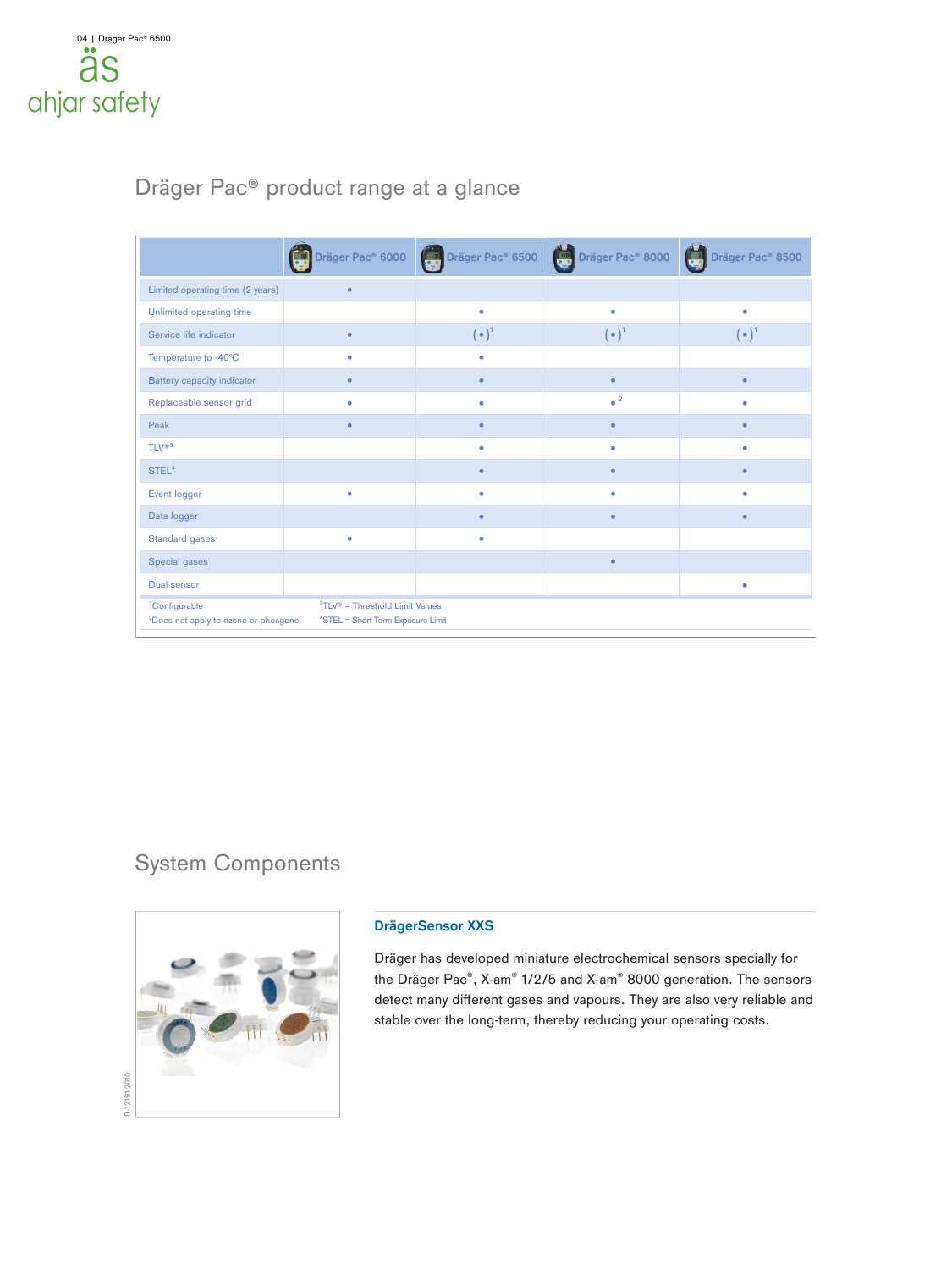# äs ahjar safety

# System Components



#### **Dräger X-dock® 5300/6300/6600**

The Dräger X-dock® series provides you with full control of your portable Dräger gas detection instruments. Automatic bump tests and calibrations with reduced test gas consumption and short testing times save time and money. Comprehensive documentation and evaluations provide you with a clear overview.



#### **Dräger Bump Test Station**

Easy to use, stand-alone and portable. With the Bump Test Station, functionality tests of gas detection and warning devices can be carried out easily and quickly.

### **Accessories**



#### **Dräger Configuration and Evaluation Software**

Save measurement results, professionally configure gas detection instruments and viewing performance data – all that is possible with the tailor-made Dräger software.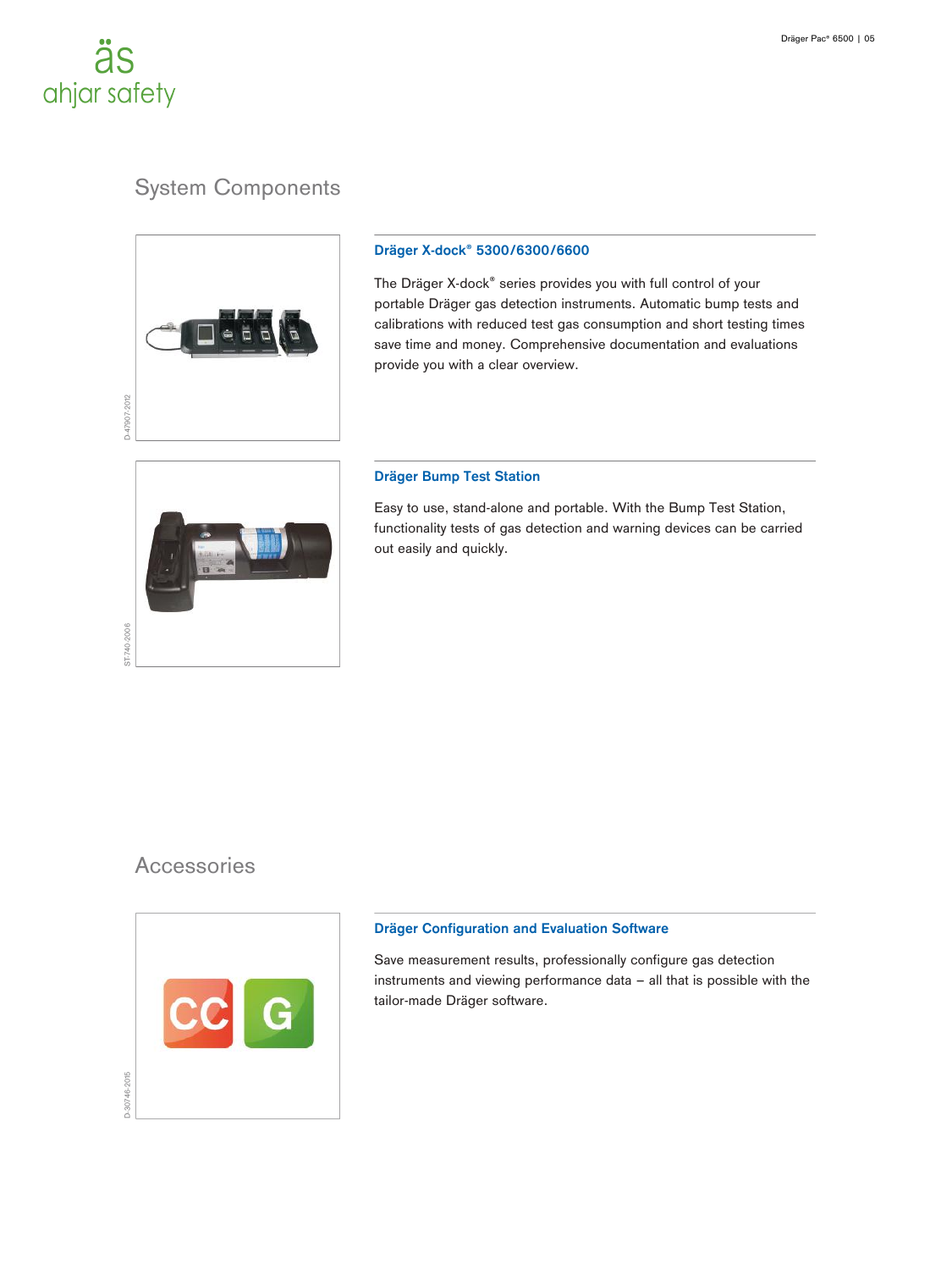

## **Accessories**



#### **Calibration gas and accessories**

Calibration of equipment will ensure safe operation and functionality of equipment and will also meet with the applicable regulations and codes of practice. Various calibration options are easily available.

#### **Module de communication**

The communication module (including USB cable) is used to connect the equipment to the configuration and evaluation software. The module is also used for the manual bump test or manual calibration. The test gas is introduced to the Pac device through the gas inlet or outlet.

### **Services**

ST-5018-2005



#### **Rental Service**

From bridging a temporary shortage of equipment to procuring special equipment for applications involving specific requirements: If you only need to cover a temporary higher demand, then DrägerRental Service with over 65,000 pieces of rental equipment is an economical alternative to purchasing. Fast, straightforward and with a wide range of additional services available upon request.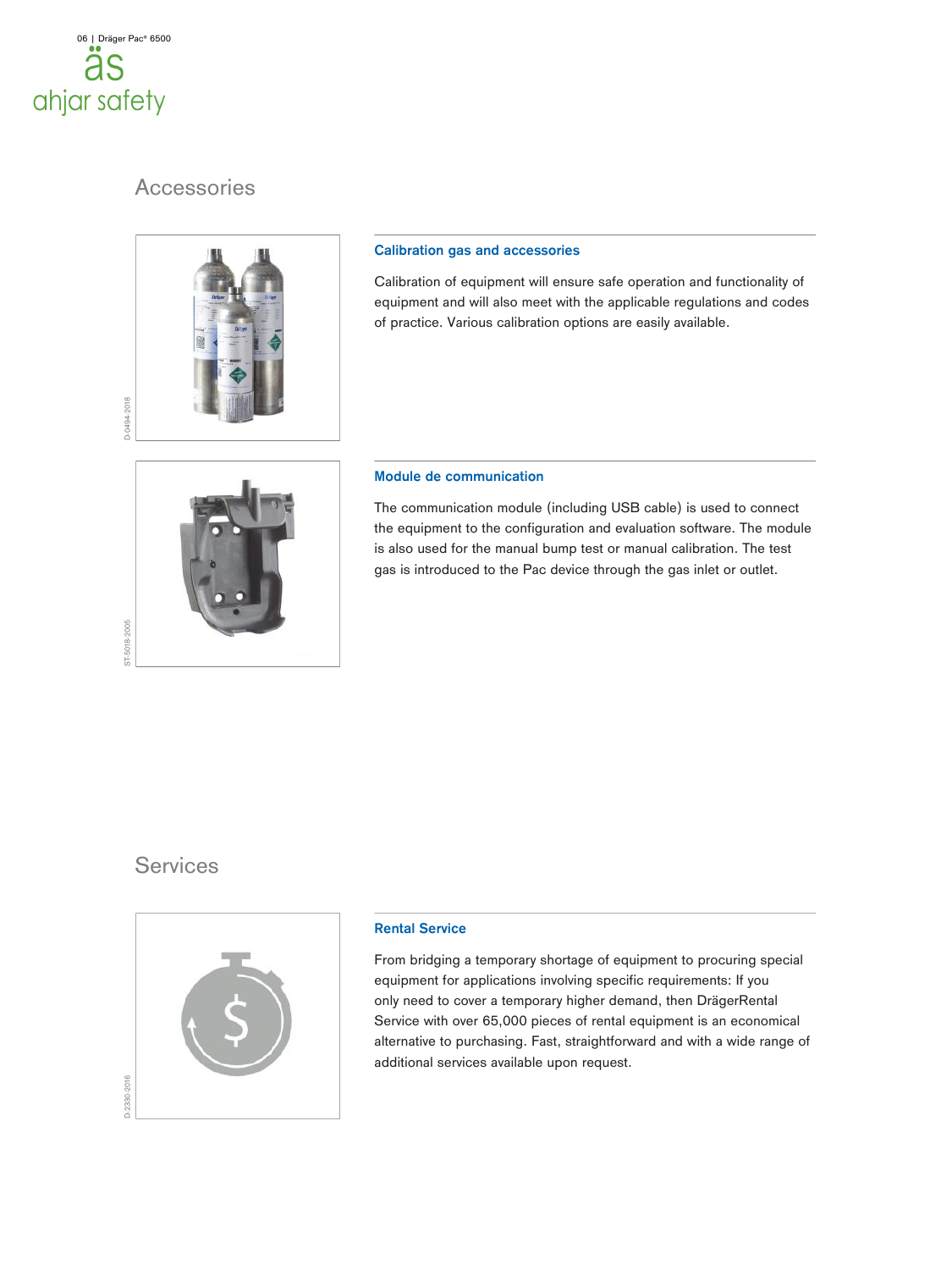# äs ahjar safety

# **Services**



#### **Finance Service**

Quality for every budget: State-of-the-art instruments and equipment are a key competitive factor. We help you implement investments in a financially effective manner: with attractive procurement options that increase your financial leeway, relieve the pressure on budgets and give you greater flexibility. Dräger Finance Service offers various options for different requirements. Whether rent-to-buy or leasing – we will work with you to find the right solution.

# **Shutdown Safety Service**

In need of a comprehensive safety solution? Is there a long list of legal requirements you have to meet, and are you pressed for time? Balancing maximum efficiency with optimal security can pose major challenges. We can help you achieve that balance. Our Shutdown Safety Service is a solution that takes into account all the necessities of downtime and especially your individual requirements.



#### **On-site Safety Service**

Whether through a rental shop, personnel services or comprehensive safety management, our On-Site Safety Services provide support in all projects where there are particular safety risks – not to mention normal day-to-day business.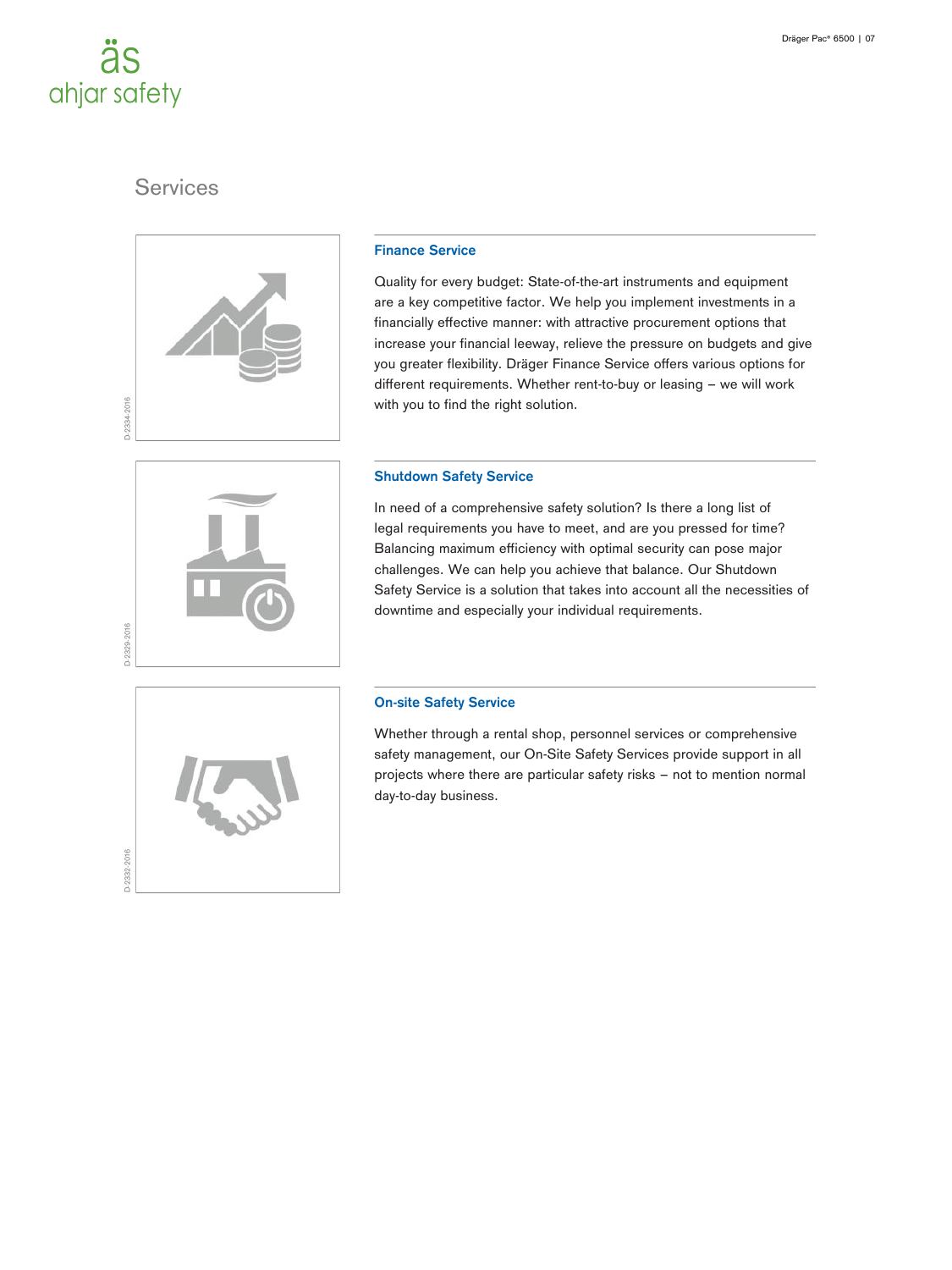

# Related Products



#### **Dräger Pac® 6000**

The disposable personal single-gas detection device, Dräger Pac® 6000, measures CO,  $H_2S$ ,  $SO_2$  or  $O_2$  reliably and precisely, even in the toughest conditions. The robust design, quick sensor response times, and a powerful battery ensure maximum safety for up to two years with virtually no maintenance required.

#### **Dräger Pac® 8000**

With the robust Dräger Pac® 8000, you'll be well equipped for tough conditions: this non-disposable, personal single-gas detection device is a reliable and precise instrument, which detects hazardous concentrations of 29 different gases, including special gases like NO<sub>2</sub>, O<sub>3</sub> or COCl<sub>2</sub>.



D-4996-2017

#### **Dräger Pac® 8500**

The Dräger Pac® 8500 single-gas detection device is a reliable and precise instrument even under the toughest of conditions. The device can be equipped with a hydrogen-compensated CO sensor or a Dräger dual sensor. This gives you the option of measuring two gases at once: either  $H_2S$  with CO or  $O_2$  with CO.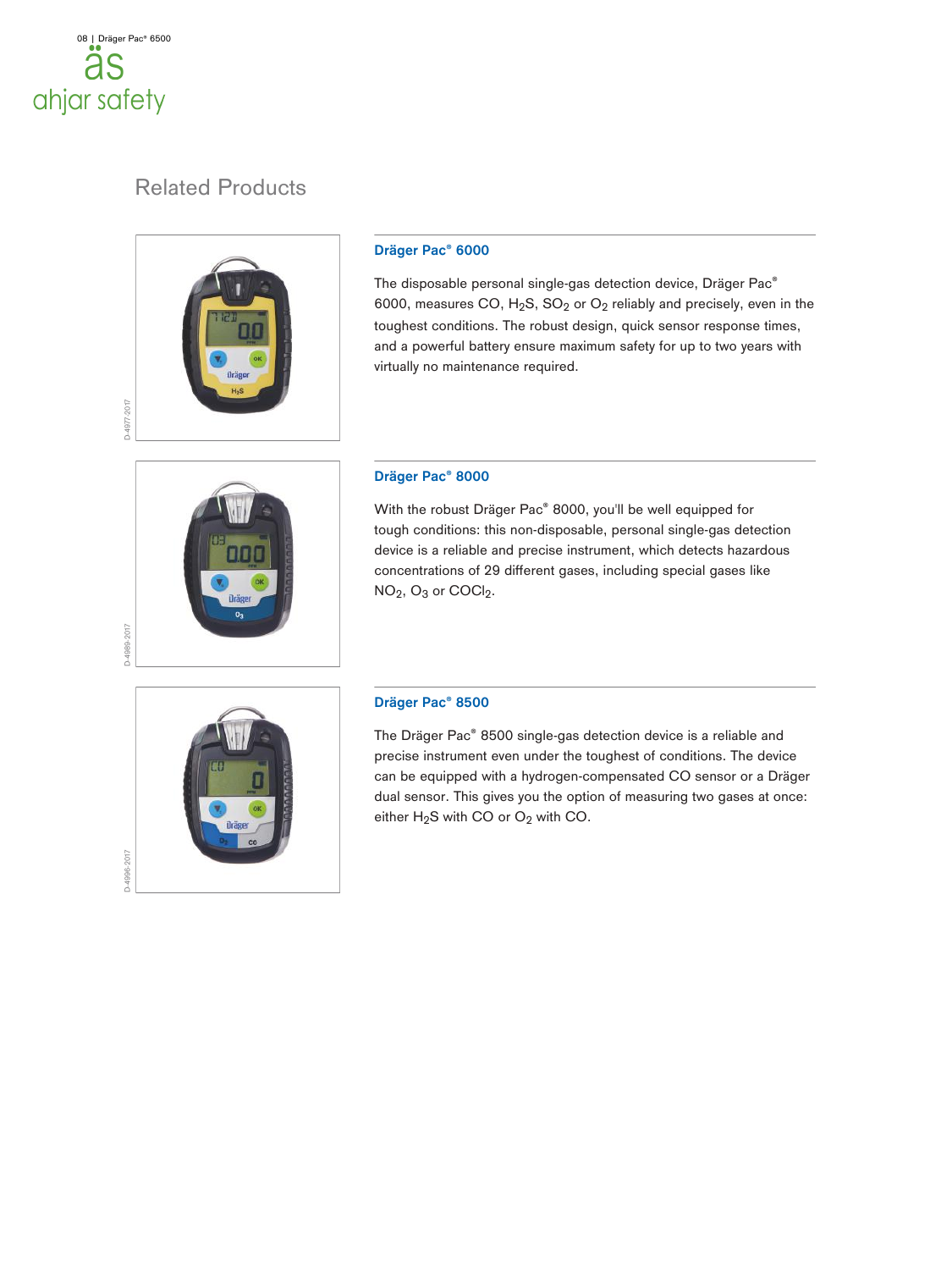

| 64 x 84 x 20 mm                                        |                                         |  |  |  |
|--------------------------------------------------------|-----------------------------------------|--|--|--|
| Ca. 106 g (113 g mit Clip)                             |                                         |  |  |  |
| 2 years ( $O2$ sensors: 10 months)                     |                                         |  |  |  |
| IP68                                                   |                                         |  |  |  |
| 700 to 1,300 hPa                                       |                                         |  |  |  |
| 10 to 90% relative humidity, non-condensing            |                                         |  |  |  |
| -30 °C to +55 °C                                       |                                         |  |  |  |
| (briefly down to -40 °C for 1 hr, depending on sensor) |                                         |  |  |  |
| <b>ATEX</b>                                            | IM1 Exia I Ma                           |  |  |  |
|                                                        | II 1G Ex ia IIC T4 Ga                   |  |  |  |
| <b>IECEx</b>                                           | Ex ia I Ma                              |  |  |  |
|                                                        | Ex ia IIC T4 Ga                         |  |  |  |
| CSA (Canada & USA)                                     | Class I, Zone 0, AEx ia IIC T4 Ga       |  |  |  |
|                                                        | Class II, Division 1, Groups E, F, G    |  |  |  |
| <b>EAC</b>                                             | PO Ex ia I Ma X                         |  |  |  |
|                                                        | 0Ex ia IIC T4 Ga X                      |  |  |  |
| <b>MED</b>                                             | Marine Equipment Directive (2014/90/EU) |  |  |  |
|                                                        | for Dräger Pac <sup>®</sup> 6500 $O_2$  |  |  |  |
|                                                        |                                         |  |  |  |

# Ordering Information

#### **Dräger Pac® 6500**

| <b>Description</b>                                                          | <b>Measuring range</b>                                              | Alarm thresholds        | Order number |  |  |
|-----------------------------------------------------------------------------|---------------------------------------------------------------------|-------------------------|--------------|--|--|
|                                                                             |                                                                     | A1/A2                   |              |  |  |
| Dräger Pac® 6500 CO                                                         | $0 - 2.000$ ppm                                                     | 30 / 60 ppm             | 83 26 331    |  |  |
| Dräger Pac® 6500 H <sub>2</sub> S                                           | $0 - 100$ ppm                                                       | $5/10$ ppm              | 83 26 330    |  |  |
| Dräger Pac® 6500 O <sub>2</sub>                                             | $0 - 25$ Vol.-%                                                     | 19 / 23 Vol.-%          | 83 26 332    |  |  |
| Dräger Pac® 6500 SO <sub>2</sub>                                            | $0 - 100$ ppm                                                       | $0,5/1,0$ ppm           | 83 26 333    |  |  |
| Dräger Pac® 6500                                                            | See above                                                           | As per customer request | 83 26 341    |  |  |
| <b>Calibration accessories</b>                                              |                                                                     |                         |              |  |  |
| Calibration adapter                                                         |                                                                     | 83 18 588               |              |  |  |
| Dräger X-dock <sup>®</sup> 5300 Pac                                         |                                                                     | 83 21 881               |              |  |  |
| Dräger Bump Test Station for Dräger Pac <sup>®</sup> , without gas cylinder |                                                                     | 83 17 410               |              |  |  |
| Dräger Bump Test Station for Dräger Pac <sup>®</sup> ,                      |                                                                     | 83 18 586               |              |  |  |
|                                                                             | including one test gas cylinder (selectable gas and concentration)  |                         |              |  |  |
| <b>Communication accessories</b>                                            |                                                                     |                         |              |  |  |
|                                                                             | Dräger CC-Vision Basic, available free of charge at www.draeger.com |                         |              |  |  |
| Communication module, including USB cable                                   |                                                                     | 83 18 587               |              |  |  |
| Spare parts                                                                 |                                                                     |                         |              |  |  |
| <b>Battery</b>                                                              |                                                                     | 83 26 856               |              |  |  |
| Sensor grid (black)                                                         |                                                                     | 83 26 853               |              |  |  |
| Crocodile clip set                                                          |                                                                     | 83 19 186               |              |  |  |
|                                                                             |                                                                     |                         |              |  |  |
| TLV <sup>®</sup> is a registered trademark of ACGIH <sup>®</sup> .          |                                                                     |                         |              |  |  |